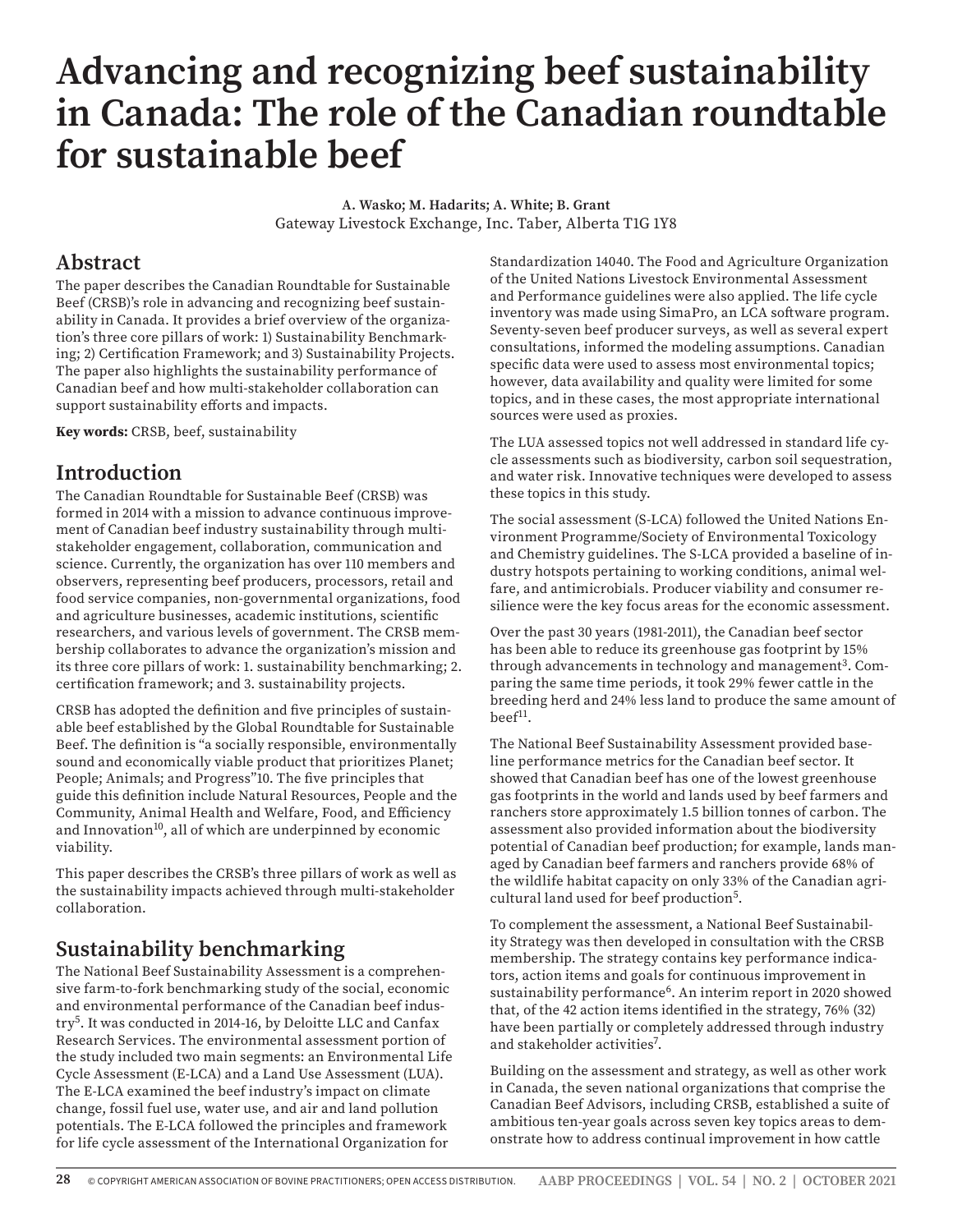are raised, and the importance of enhancing the natural environments under the care of beef farmers and ranchers<sup>12</sup>. These goals, completed and released in 2021, include, but are not limited to, the following:

- Greenhouse gas and carbon sequestration
	- Safeguard the existing 1.5 billion tonnes of carbon stored on lands managed with beef cattle;
	- Sequester an additional 3.4 million tonnes of carbon every year;
	- Reduce primary production GHG emission intensity by 33% by 2030; and
	- Reduce food loss and waste (from secondary processing to consumer) by 50% by 2030.
- Animal health and welfare
	- Ensure the five freedoms of animal wellbeing by increasing adoption of on-farm management practices; and
	- Ensure the effectiveness of existing and future anti microbials is preserved to support human and animal health and welfare.
- Land use and biodiversity
	- Maintain the 35 million acres of native grassland in the care of beef producers; and
	- Maintain a network of natural landscapes and healthy functioning ecosystems through well-managed grazing systems that maintain sustainable plant communities and healthy rangelands.

#### **Certification framework**

Consumers are more and more interested in how their food is produced. Launched in December 2017, CRSB developed the Certified Sustainable Beef Framework to demonstrate sustainability in Canadian beef production and processing, to assist retail and foodservice companies in meeting sustainable sourcing commitments, and to provide clear, transparent, science-based messaging to the public about beef sustainability in Canada.

The Framework consists of four main components: 1) two standards; 2) assurance protocols; 3) chain of custody requirements; and 4) sustainability claims. The standards include the indicators, goals and outcomes that are measured to certify beef production and primary processing operations for sustainabili $ty<sup>9,8</sup>$ . The assurance protocols provide requirements for the certification process<sup>2</sup>. The chain of custody requirements outline the technical and administrative guidelines for tracking beef from CRSB Certified operations<sup>3</sup>. The communications, claims and labelling guide provides direction on how to communicate about the framework<sup>4</sup>.

The standards are organized around the five principles of sustainable beef. Finalized in 2013, the Code of Practice for the Care and Handling of Beef Cattle was developed through a collaborative process by a consensus and science-based organization called the National Farm Animal Care Council. The code of practice contains the animal care requirements and recommended practices for farmers and ranchers raising beef cattle in Canada<sup>13</sup>. The code of practice is the foundation of the animal health and welfare indicators in the Sustainable Beef Production Standard.

The Framework followed international guidelines in its development – which included two rounds of public consultation on each of the two standards – and was guided by three multi-stakeholder committees. It was an iterative process that spanned almost three years.

Framework uptake continues to grow. In 2020, 17% of the Canadian cattle herd was raised on CRSB Certified farms and ranches, four processors were certified, four packers and further processors were audited for chain of custody, and three companies were sourcing beef from CRSB Certified farms and ranches<sup>13</sup>.

### **Sustainability projects**

The sustainability projects pillar is focused on building a stronger and more united beef sustainability community by increasing awareness of sustainable beef production. This is achieved through four core areas: 1) aligning initiatives within the sustainability strategy goals; 2) connecting what is being by others through an online Projects Inventory; 3) collaborating with others doing similar work; and 4) communicating through an annual projects survey.

The Projects Inventory is a database of completed and ongoing projects that align with the goals from the National Beef Sustainability Strategy<sup>6</sup>. These sustainability projects are designed to demonstrate, pilot or promote sustainability practices. Currently, there are 51 projects in the inventory, being undertaken by a wide range of stakeholders that help advance the goals of the sustainability strategy.

## **Conclusion**

Multi-stakeholder collaboration and engagement leads to meaningful sustainability impacts, as is exemplified by the progress made to date by the CRSB. Continual improvement and learning are key parts of sustainability. The CRSB is currently reviewing and updating its National Beef Sustainability Assessment and Strategy and its Certified Sustainable Beef Framework. The organization is also facilitating and supporting partnerships and collaborations that deliver on the sustainability strategy as well as the ten-year goals described above. In addition, the CRSB is actively engaged in beef sustainability not only in Canada, but also globally, through the Global Roundtable for Sustainable Beef and its community of regional roundtables around the world.

### **References**

1. Canadian Roundtable for Sustainable Beef. Annual Report, 2020. **https://crsb.ca/assets/Pages/About-Us/Annual-Reports- /95f5db84c5/CRSB\_annualreport\_FINAL\_web\_small-file.pdf**

2. Canadian Roundtable for Sustainable Beef. Assurance Protocols for Certification Bodies, Clients and Oversight Body, 2017. **https://www.crsbcertified.ca/assets/Uploads/Framework-Documents/Assurance-Protocol\_v1.1\_FINAL.pdf**

3. Canadian Roundtable for Sustainable Beef. Chain of Custody Requirements, 2017. **https://www. crsbcertified.ca/assets/Uploads/Framework-Documents/ CRSB-Chain-of-Custody-Requirements-v1.1.pdf**

4. Canadian Roundtable for Sustainable Beef. Communications, Claims and Labelling Guide, 2018. **https://www. crsbcertified.ca/assets/Uploads/Framework-Documents/ CRSB-Communications\_Claims\_Labelling-Guide\_v1.1.pdf**